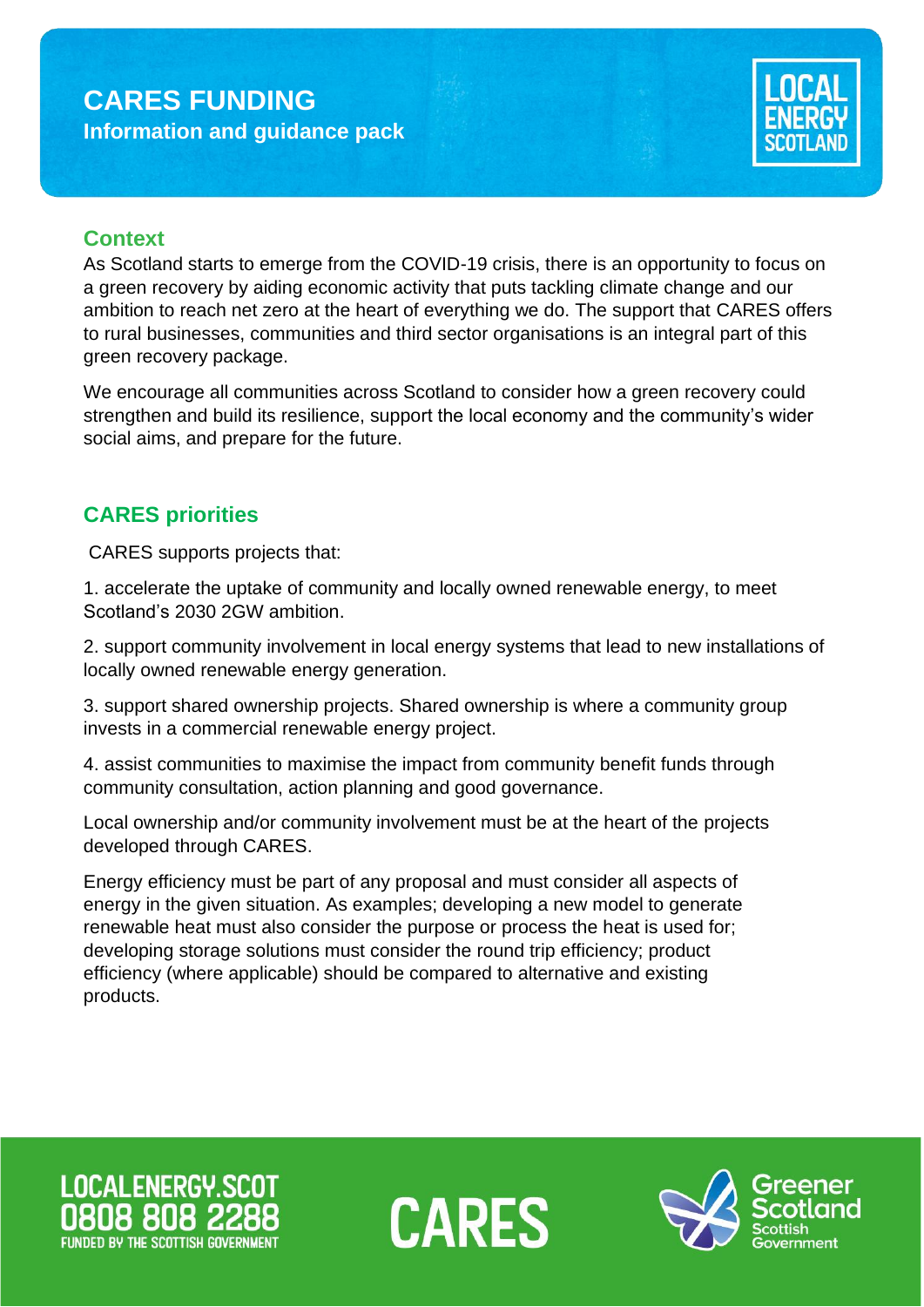# **Who can apply for CARES funding?**

Local ownership and/or community involvement must be at the heart of projects that CARES supports.

Eligible applicants include constituted community groups, charities, faith groups, academic institutions, local authorities, housing associations and small to medium sized rural businesses.

# **Eligible Applicants**

Eligible community organisations can access up to 100% of project costs. These include:

- Constituted<sup>1</sup> non-profit distributing community groups, including groups with charitable status, with an open membership that are established and operating across a geographically defined community ('local community groups').
- Societies for the Benefit of the Community (BenCom), a form of Industrial Provident Society, that provide suitable local benefit.
- Bona-fide co-operatives, a form of Industrial Provident Society where the local community benefit is part of the society's core purpose and interest rates paid to members are capped.

The scheme is also open the following, with a maximum contribution of  $60\%^2$  of project costs:

- National or regional non-profit organisations with charitable aims and objectives.
- Faith groups
- Local authorities and housing associations.
- Rural businesses
	- o Rural Scottish Small and Medium-sized Enterprise (SME) i.e. landowner, agricultural business, croft, grazing committee, college or social enterprise.
	- o Small and Medium Enterprises in rural areas, where this is defined as Settlements of less than  $3,000$  people<sup>3</sup>.
	- o Rural businesses are not eligible for enablement grants

Where the project will involve a standard renewable energy generating installation applicants who are private businesses are required to follow the good practice principles which for onshore renewables currently includes pledging a package of benefits with a value of £5,000 per megawatt of installed capacity, per annum. Visit [www.localenergy.scot/goodpractice](http://www.localenergy.scot/goodpractice) for more information and see the "requirements for private businesses" section below.

**LOCALENERGY SCOT FUNDED BY THE SCOTTISH GOVERNMED** 





<sup>1</sup> Non-constituted groups can be supported to become constituted.

<sup>&</sup>lt;sup>2</sup> Match funding will be required, intervention rates worked on a project by project basis

<sup>3</sup> <http://www.gov.scot/Topics/Statistics/About/Methodology/UrbanRuralClassification>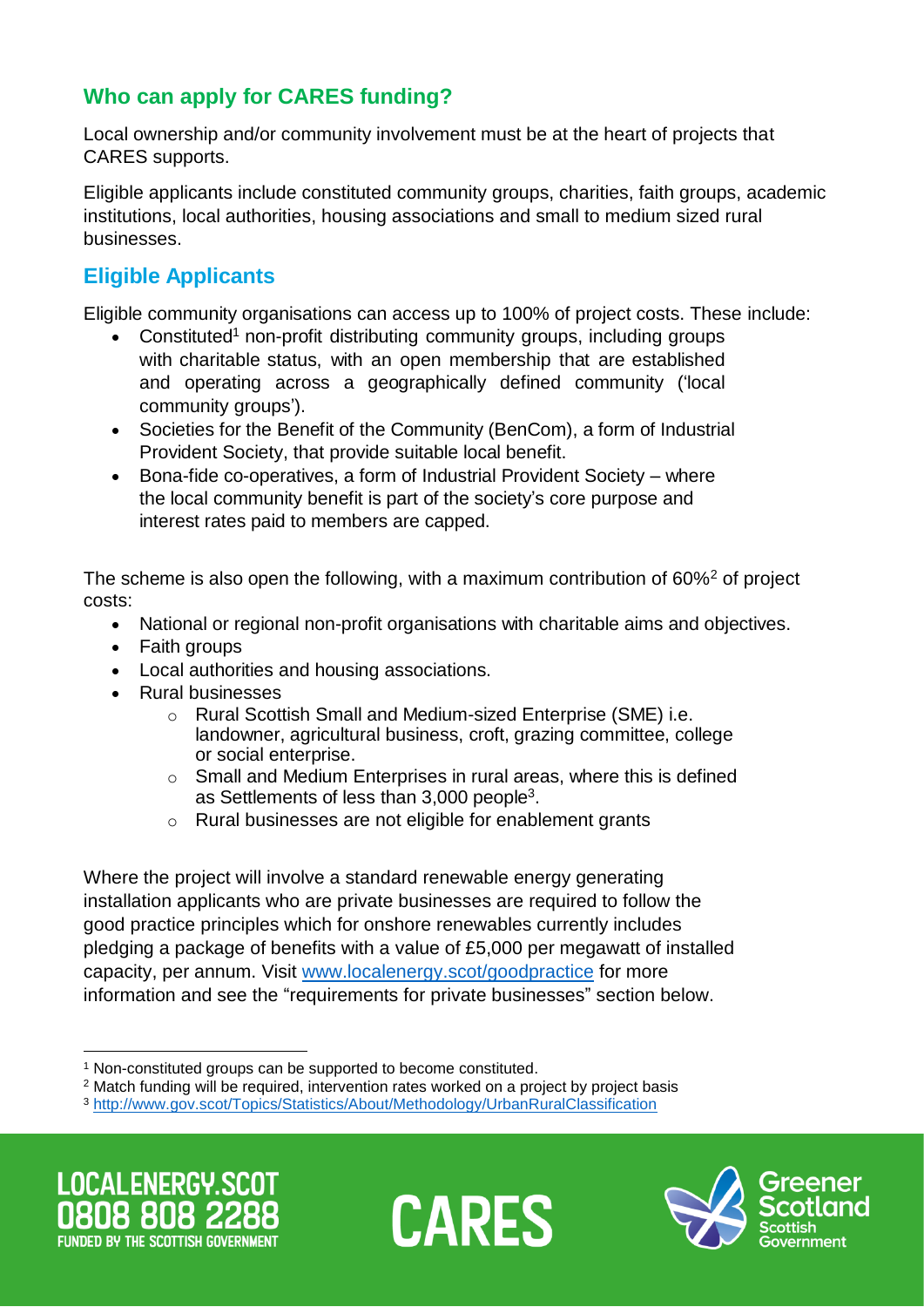Applicants must demonstrate 'additionality' and align with the Scottish Government's Energy Strategy and therefore must include energy demand reduction and efficiency as a priority in terms of developing local, efficient energy systems. As such all applications will need to include a commitment to review what energy reduction and efficiency measures would optimise the proposed energy project. All projects must include a significant element of local ownership.

The applicant must be able to demonstrate that the proposed team delivering the work has sufficient expertise and experience to oversee and carry out the proposed work.

All work must be procured through a competitive process. Please refer to the procurement section below for further details.

# **Ineligibilities:**

The following will not be funded through CARES:

- Development of a pipeline of work for a specific company.
- Projects where the applicant is not willing to share the outputs.
- Developing/novel technologies at Technology Readiness Level 1-6<sup>4</sup>.
- Normal commercial business activities.
- Applicants or projects based outside Scotland.
- Applicants not noted in the list of eligible applicants detailed in this guidance note.
- Costs already incurred prior to the award of funding.
- Projects not progressing within the spirit of the CARES scheme.
- Electric vehicles.
- Grants to projects eligible for RHI, other than the elements listed in annex 3.
- Due to the short-term nature of CARES funding, it is not used for staff posts (eg development officers, project officers). Please refer to the procurement section on specialist services where this may be a relevant exception for your project.
- Unusual circumstances will be taken on their merits.

# **How do I apply?**

#### **Stage 1 – submit an expression of interest.**

At the first stage we will assess how your project fits with CARES priorities and its potential impact and viability. We will assess your project proposal for readiness to progress to the next stage. We encourage you to submit an expression of interest as soon as possible so that we can give you feedback to develop your idea further.

At this stage our recommended next steps may include:





<sup>4</sup> Example TRL [https://publications.parliament.uk/pa/cm201011/cmselect/cmsctech/619/61913.htm](https://emea01.safelinks.protection.outlook.com/?url=https%3A%2F%2Fpublications.parliament.uk%2Fpa%2Fcm201011%2Fcmselect%2Fcmsctech%2F619%2F61913.htm&data=02%7C01%7CAmanda.Swan%40ricardo.com%7Cbe46add2df474d366c1208d59f83cf98%7C0b6675bca0cc4acf954f092a57ea13ea%7C0%7C0%7C636590310847215334&sdata=x%2BecePVqT07gYhrYQuLTkwJtl%2BBfusVeGqHU%2BNJa2RE%3D&reserved=0)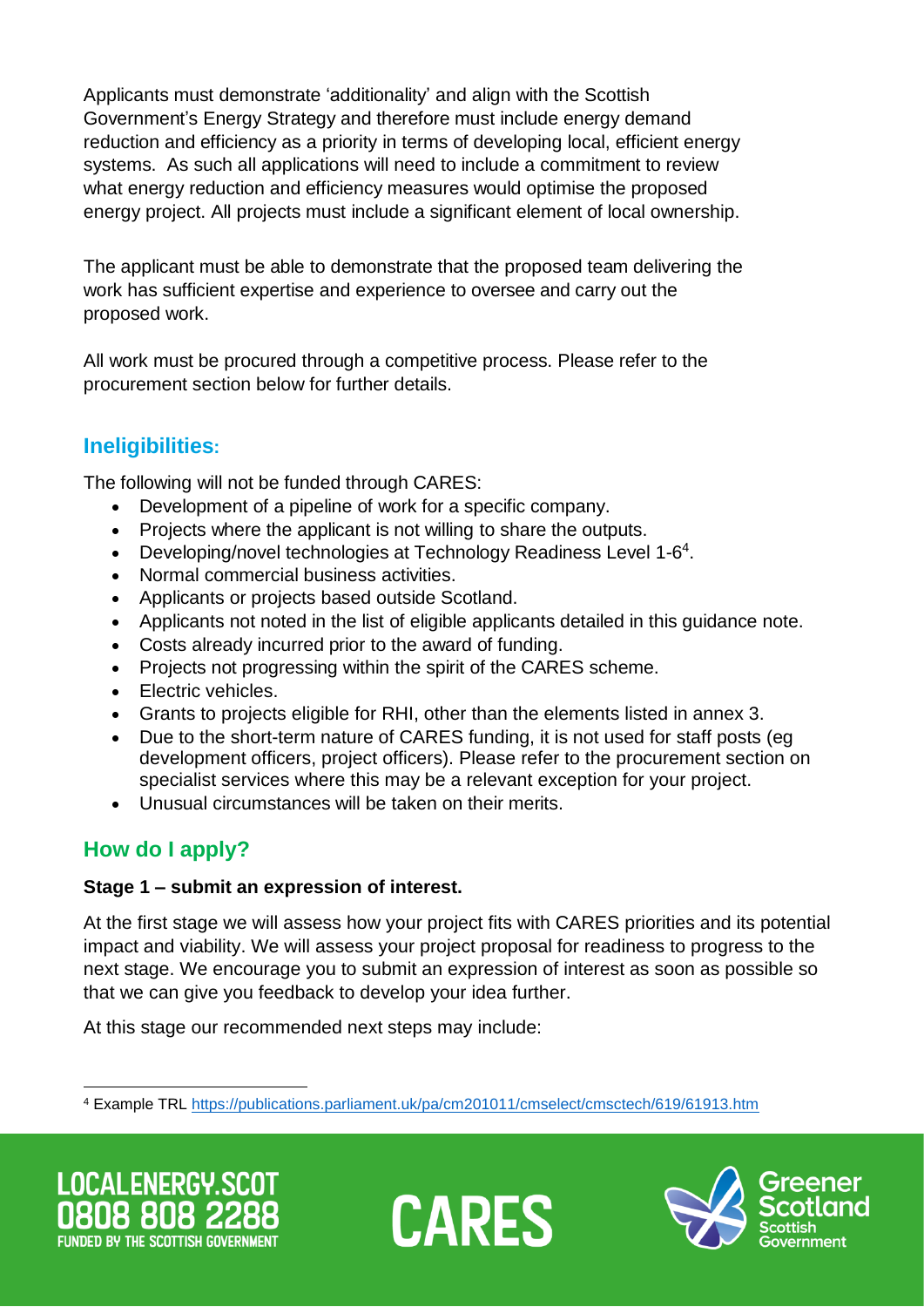- Going straight to stage 2 to apply, if your proposal is well progressed.
- Applying for a fast-track grant for a small amount of funding/ support to take you to the next step of having a firm project proposal that will progress to stage 2.
- Taking more time to develop your project idea further. A CARES enablement grant or more direct help from your Local Development officer may be a better option.
- Signposting your project to a different fund which might be better suited.

Please send your completed [expression of interest form](https://www.localenergy.scot/media/110905/expression-of-interest-form.docx) to [info@localenergy.scot](mailto:info@localenergy.scot) and copy in your Local Development Officer. You may wish to discuss this with them before submitting it.

# **What CARES support is available?**

#### **Local Energy Scotland surgeries**

- Our surgeries are open to potential applicants and can be arranged before or during the application process.
- A place to get advice on funding support and to discuss your community, its challenges and ambitions.
- An opportunity to refine your project details bounce ideas around or ask us what might work.

### **Enablement grants – apply anytime**

- Up to £25,000 is available, but smaller grants of up to £5,000 are typical, and which benefit from a quick and easy application process.
- Up to 100% for community groups/small charities, 60% for other eligible applicants.
- Only available for not-for-profit applicants i.e. constituted community groups, charities, faith groups, academic institutions, local authorities and housing associations.
- Help to fund work that will further develop and firm-up ideas or support activity around community benefit and shared ownership.
- Read the [enablement grant](https://www.localenergy.scot/funding/cares-enablement-grant/) guidance

## **Urban community buildings fund – apply anytime**

- Up to £50,000 capital grants are available per project.
- CARES grants are expected to form part of the project's funding package (up to a maximum of 60%)\* with other loans, community shares, bonds etc making up the balance. Your Local Development Officer can help you understand the full funding options available.
- Only available for urban community organisations that have not accessed CARES funding before i.e. constituted community groups, charities, faith groups
- Read the [urban community buildings fund](https://www.localenergy.scot/funding/urban-community-buildings-support/) quidance

## **Local development funding – apply to a specific funding call**

LOCALENERGY.SCOT **FUNDED BY THE SCOTTISH GOVERNME** 



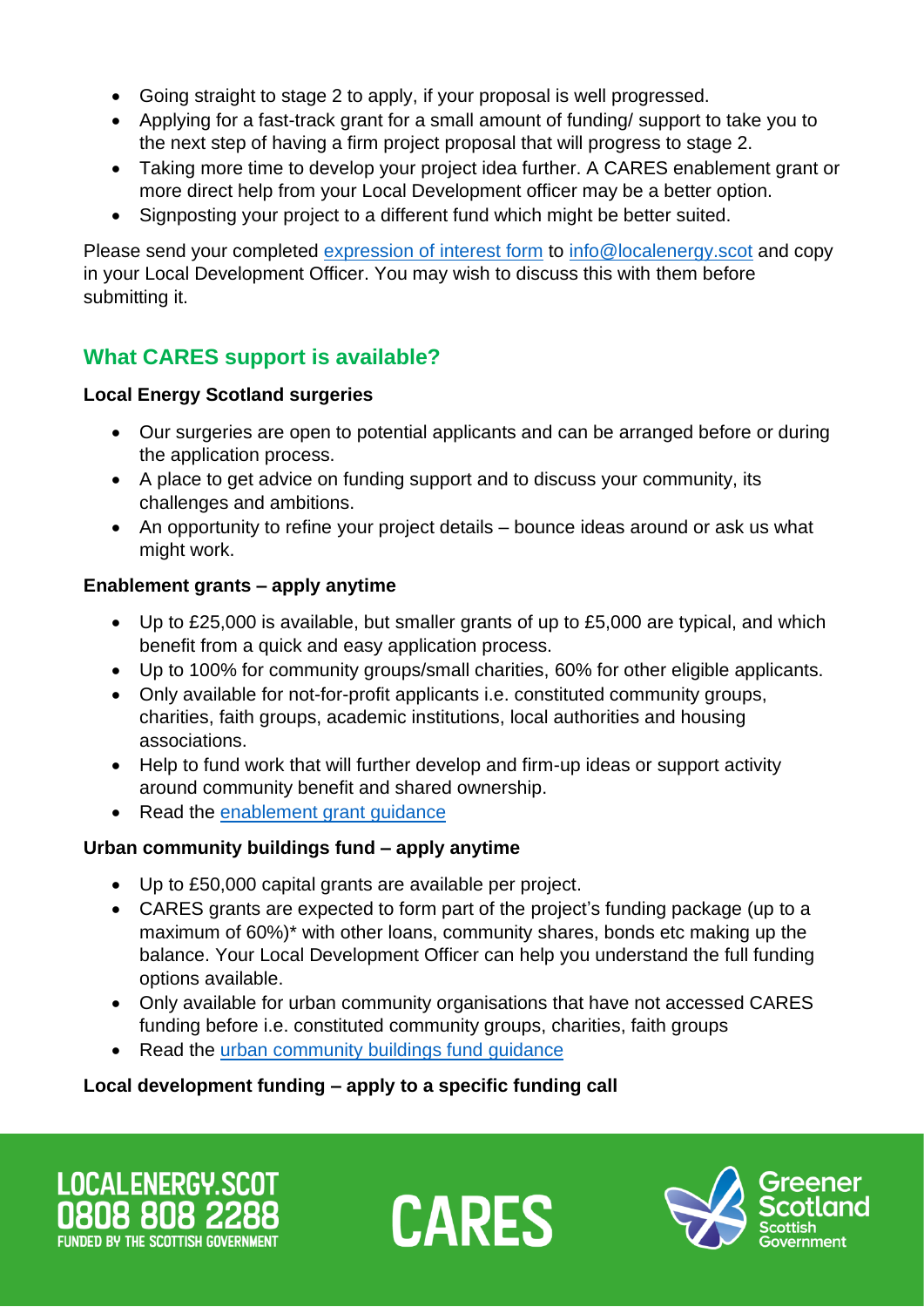- Loan and/or grant funding available. For larger infrastructure projects, funds of up to £150,000 are available.
- Available for constituted community groups, charities, faith groups, academic institutions, local authorities, housing associations and small to medium sized rural businesses.
- Development funding supports development activities: for example feasibility, design and consenting of new renewable or innovation projects.
- Applications are encouraged from both urban and rural communities.

#### **Local energy capital funding – apply to a specific funding call**

- Loan and/or grant funding available. Amounts depend on project needs and Scottish Government funding available.
- Available for constituted community groups, charities, faith groups, academic institutions, local authorities, housing associations and small to medium sized rural businesses.
- Available for the installation of renewable energy, local energy, energy storage or energy system projects.
- CARES grants are expected to form part of the project's funding package (up to a maximum of 60%)\* with other loans, community shares, bonds etc making up the balance. Your Local Development Officer can help you understand the full funding options available.
- The maximum contribution of capital funds from CARES towards thermal storage and battery storage is 50%.
- Applications are encouraged from urban and rural communities.

\*Except in exceptional circumstances where a community project demonstrates need, state aid rules permit and the project forms part of a critical service.





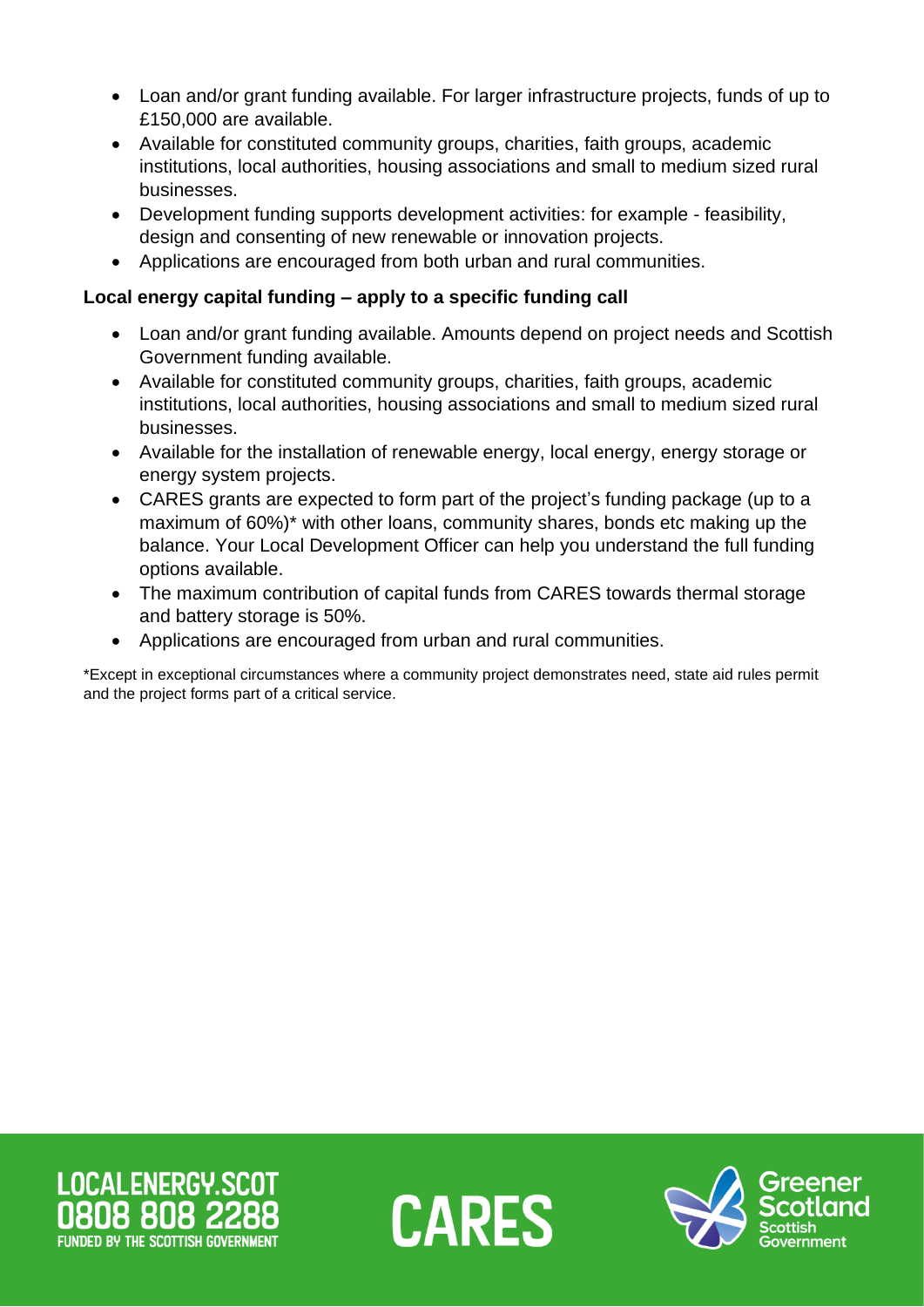# **CARES example project themes**

| <b>Themes</b>                 | <b>Description</b>                                                                                                                                                               | <b>Guidance</b>                                                                                                                                                                                                                                                                                                                                                                                                                                                                                                                                                                                                                                                                  |
|-------------------------------|----------------------------------------------------------------------------------------------------------------------------------------------------------------------------------|----------------------------------------------------------------------------------------------------------------------------------------------------------------------------------------------------------------------------------------------------------------------------------------------------------------------------------------------------------------------------------------------------------------------------------------------------------------------------------------------------------------------------------------------------------------------------------------------------------------------------------------------------------------------------------|
| Off-grid                      | Capital investment for<br>communities who<br>operate existing local<br>independent grid<br>electricity <sup>5</sup> systems (off-<br>grid) to prepare your<br>grid for net-zero. | Funding can be used to upgrade<br>infrastructure, add controls and monitoring,<br>and build resilience into existing local<br>independent grids.<br>Funding could also be used to add energy<br>storage and/or renewable energy generation<br>to local independent grids.<br>Projects must involve the decarbonisation of<br>heat via your electricity grid.                                                                                                                                                                                                                                                                                                                     |
| Local<br>energy<br>projects   | Local energy projects<br>that work towards net-<br>zero.                                                                                                                         | To help consider what projects might work for your<br>organisation we have produced site guides and<br>project models that can help you replicate good<br>ideas. Download these guides from the resources<br>section of the Local Energy Scotland website.<br>Site guides are available for:<br>new community housing<br>$\bullet$<br>community buildings<br>farms and agriculture.<br>Project models are available for:<br>photovoltaic installation on a community<br>building<br>new wind generation (gird connected, above<br>1MW)<br>refurbished wind generation (grid connected)<br>Speak to your Local Development Officer for ideas<br>that might work for your project. |
| <b>Community</b><br>buildings | These buildings can act<br>as exemplars to<br>demonstrate energy<br>systems and low carbon<br>heating.                                                                           | As a first step, projects should complete an Energy<br>Efficiency Business Support audit and, if needed, an<br>options appraisal to ensure the right solution is<br>being pursued.<br>CARES can support things like solar PV systems,<br>energy storage and low carbon heat, but it's always<br>important to address energy efficiency first. We can't<br>currently visit your community building, but we can<br>see it on Google Maps and can talk through what                                                                                                                                                                                                                 |

5 Independent Local Grid – an electricity network, separate to the National Grid (National Grid being the main transmission and distribution network serving the UK).

LOCALENERGY.SCOT 88 80 8 18 FUNDED BY THE SCOTTISH GOVERNMENT



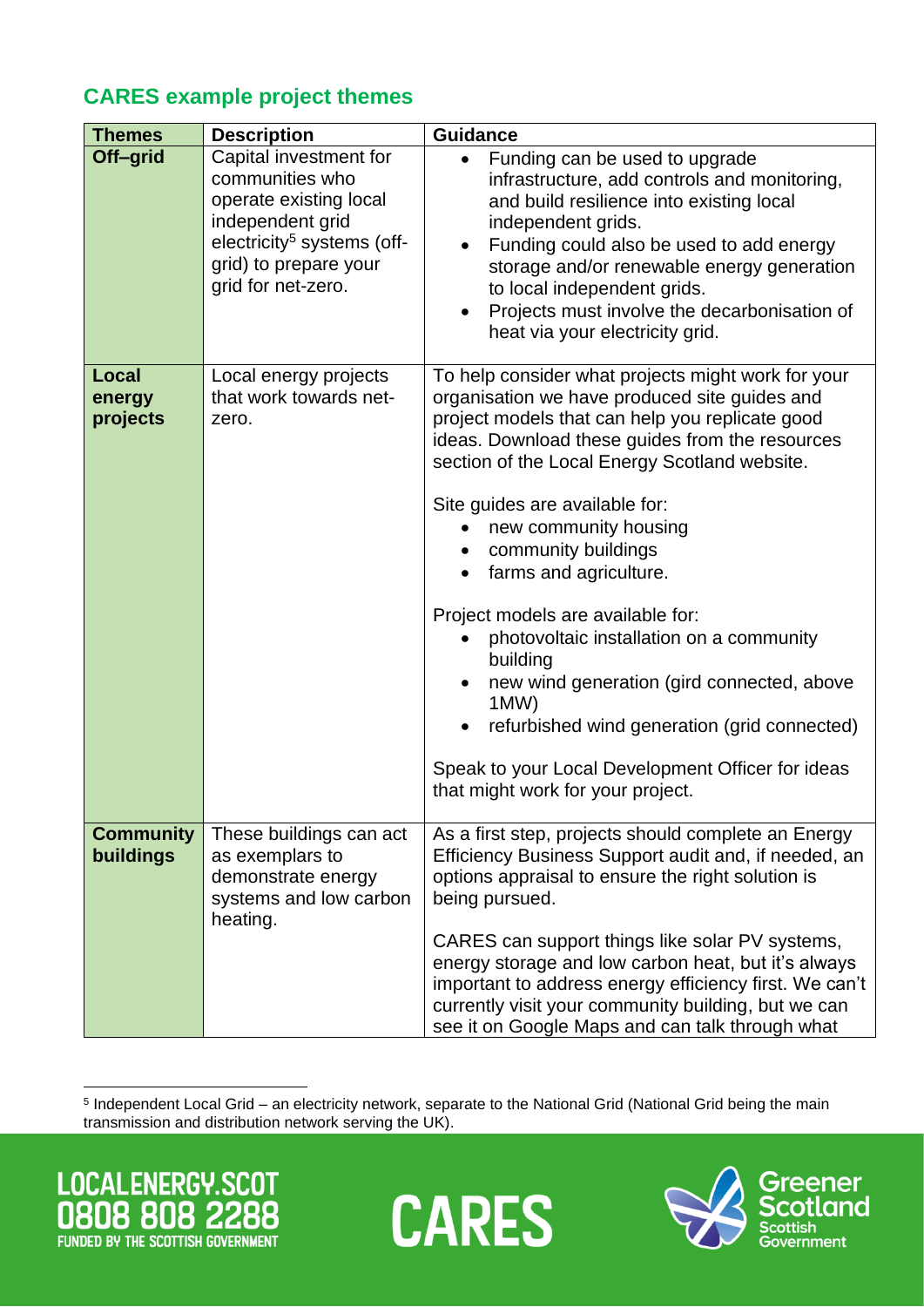|                                                |                                                                                                                                                                   | might work best and what support could be<br>available.                                                                                                                                                                                                                                                                                                                                                                        |
|------------------------------------------------|-------------------------------------------------------------------------------------------------------------------------------------------------------------------|--------------------------------------------------------------------------------------------------------------------------------------------------------------------------------------------------------------------------------------------------------------------------------------------------------------------------------------------------------------------------------------------------------------------------------|
| <b>Community</b><br><b>Asset</b><br>transfer   | Energy projects can<br>reduce running costs in<br>community owned<br>buildings or generate<br>income to support the<br>business case for land<br>asset transfers. | Support for options appraisals for community owned<br>buildings that are going or have been through the<br>community asset transfer <sup>6</sup> .<br>Some community land asset transfer business<br>cases are supported by the idea of installing<br>renewable energy/local energy projects. CARES can<br>support feasibility and option appraisal to better<br>understand the potential viability and potential<br>revenues. |
| <b>Vacant and</b><br>derelict<br>land          | Support local energy<br>options appraisals and<br>project on land classified<br>as vacant and derelict.                                                           | Vacant and derelict land can cause social, economic<br>and environmental harm in our communities. Local<br>energy projects might form part of the solution.<br>CARES can support feasibility work and business<br>cases to understand options. The Scottish Land<br>Commission and Local Authority will be consulted as<br>appropriate.                                                                                        |
| <b>Rural</b><br><b>businesses</b><br>and farms | Funding for feasibility<br>work to stimulate activity<br>in the rural economy by<br>unlocking the potential<br>for local energy projects.                         | We are keen to build a strong pipeline of potential<br>projects that can transform energy use in our rural<br>economies.<br>Example initiatives:<br>New energy provision<br>$\bullet$<br>Smart Farm Energy System development<br>Hydrogen generation<br>Energy storage                                                                                                                                                         |

<sup>6</sup> For buildings that are progressing through the Community Asset Transfer (CAT) process and reasonable progress is demonstrated Local Energy Scotland can support an application to be submitted. The application can be assessed and approved subject to the CAT approval - this means that whilst CARES funded work can't progress and spend can't be incurred until the CAT approval you can be ready to start. Local Energy Scotland can also support with procurement to get contractors in place, if groups would like to progress with this.





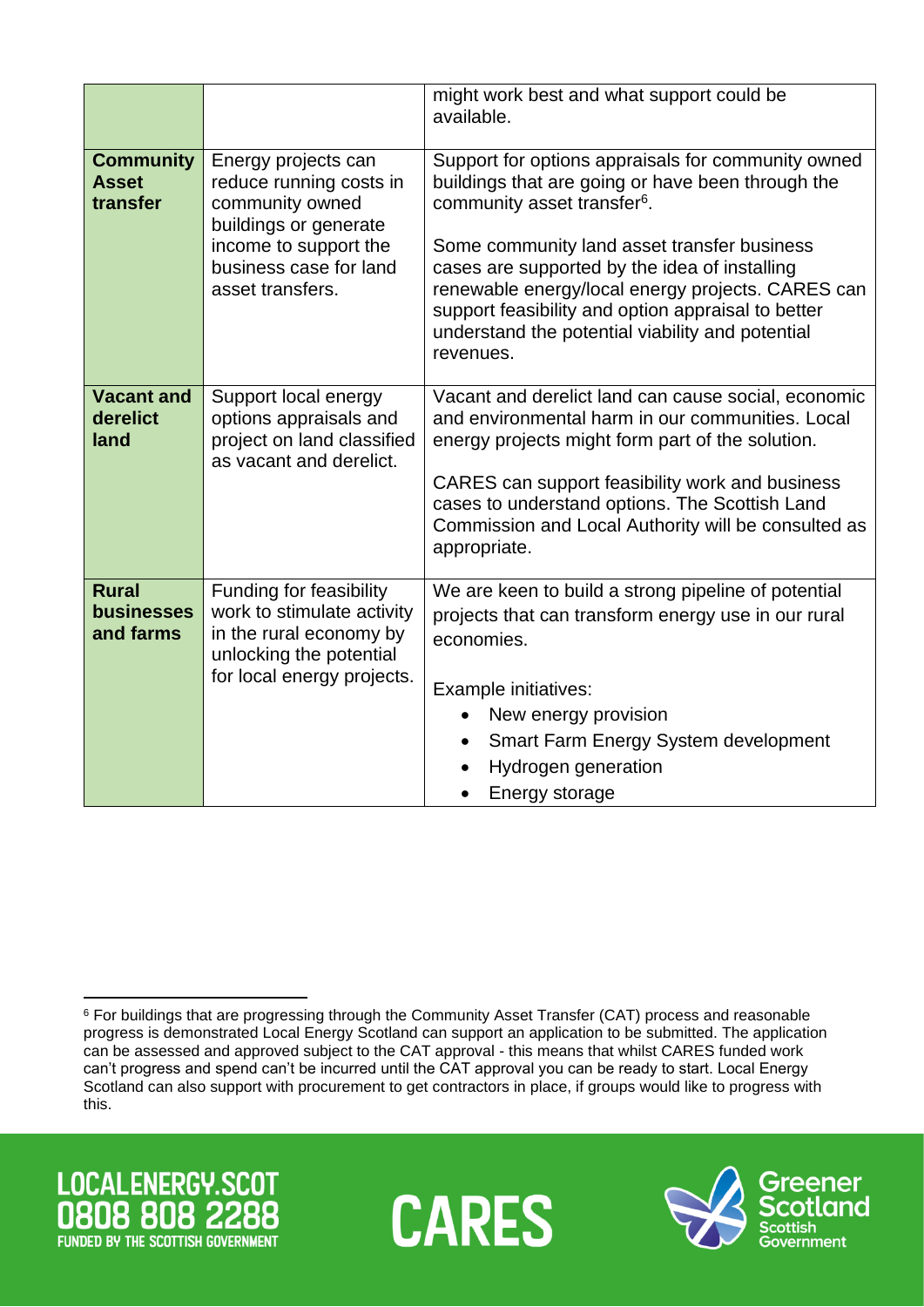## **Requirements - all projects**

- CARES funded projects must share outcomes and findings to benefit local energy generation in Scotland.
- All intellectual property (IP) must be shared with the Scottish Government. All partners/contractors involved in the project must be in agreement with this obligation<sup>[1]</sup>.
- To facilitate sharing of information any resources developed whilst undertaking the project that have the potential to support the wider sector will be hosted on the [Local](https://www.localenergy.scot/)  [Energy Scotland website](https://www.localenergy.scot/) and branded accordingly. Please note in these situations the applicant organisation(s) will also be credited for their work.
- All material produced, publicity undertaken, or events delivered must adequately acknowledge the assistance of the Scottish Government and CARES.
- Monthly updates and spend forecasts for Local Energy Scotland will be required.

## **Requirements – private businesses**

#### **Community benefits from renewable energy**

- 1. Where the project will involve a standard renewable energy generating installation under 1MW applicants that are private companies are required follow the simplified guidance based on the Scottish Government's Good Practice Principles (provided below). This includes making a cash payment equivalent to a £5,000 per megawatt of installed capacity, per annum to a local registered charity or community council.
- 2. Where the project will involve a standard renewable energy generating installation over 1MW applicants that are private companies are required to:
	- a. Follow the good practice principles, which for onshore renewables currently includes pledging a package of benefits with a value of £5,000 per megawatt of installed capacity, per annum. Visit [www.localenergy.scot/goodpractice](http://www.localenergy.scot/goodpractice) for more information.
	- b. Provide details of the community benefits package on the Scottish Government's Register of Community Benefits once the project is operational.
- 3. In the Scottish Government's draft Local Energy Policy Statement, a vision is set to build a future energy system that is shaped by and for the people of Scotland, creating a net-zero economy that is fair for all. To enable the delivery of this vision, where community benefits are being pledged, consideration should be given to a mechanism that encourages the distribution of these benefits to projects that are low carbon and/ or help to tackle fuel poverty through local decision-making processes.

#### **Simplified guidance for community benefits from standard renewable energy projects under 1MW**

Projects receiving CARES grant funding are required to follow the Scottish Government's Good Practice Principles, which currently includes pledging a package of benefits with a value equivalent to £5,000 per megawatt of installed capacity, per annum. CARES funded projects under 1MW are required to implement this with a £5/kW/Yr cash payment to a local registered charity or community council for the lifetime of the asset (usually around 20 years).

[1] The CARES IP enablement grant condition can be shared on request

LOCALENERGY.SCOT **FUNDED BY THE SCOTTISH GOVERNMENT** 

**CARES** 

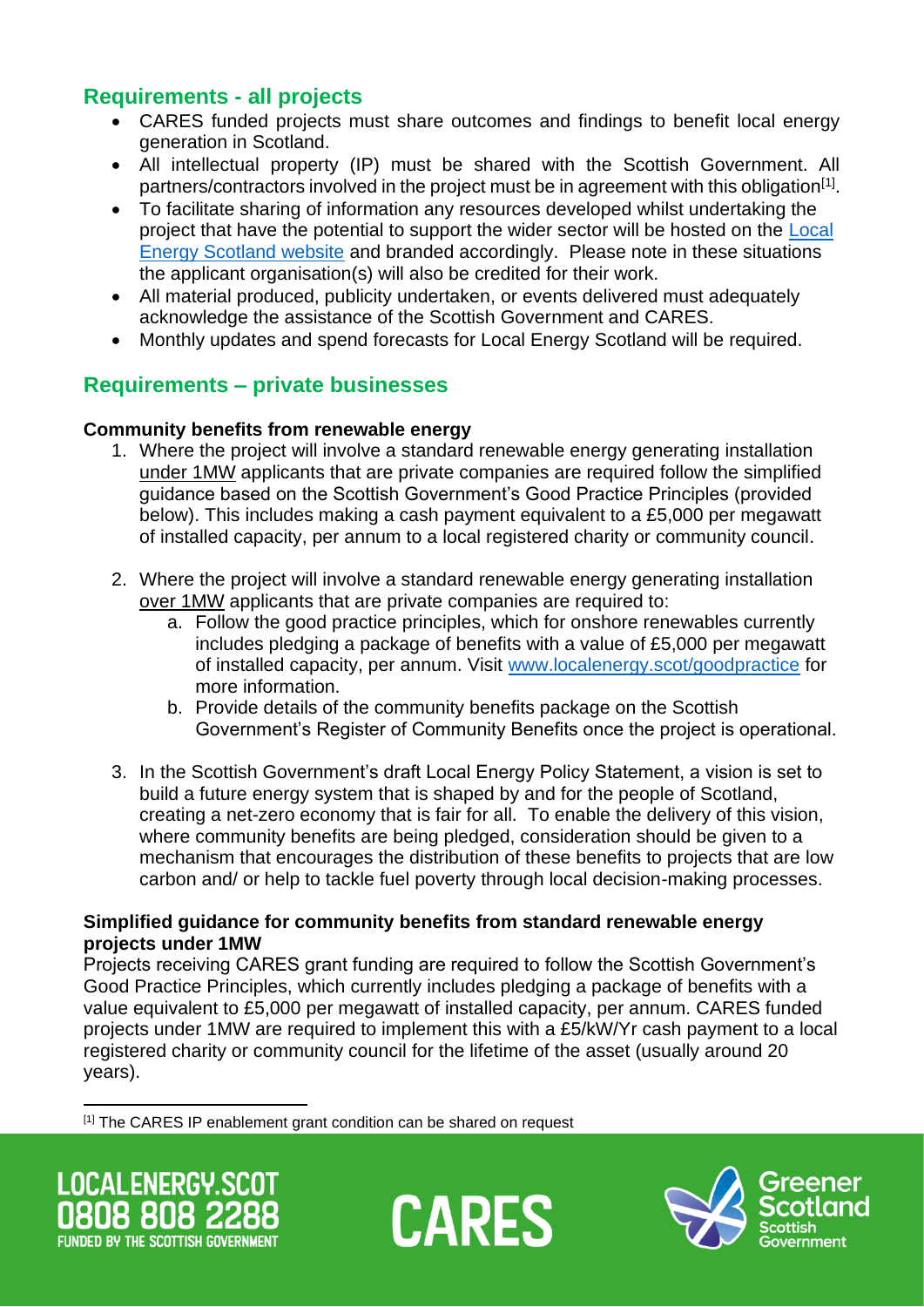Although the Scottish Government recognises that site-specific factors and financial models may affect individual projects, small-scale projects funded through CARES are still required to provide community benefits proportionate to the scale of the development.

Simplified processes of good practice:

- Identify the appropriate community body or bodies. You may consider proximity, visibility, construction impact and any existing community networks. It is helpful to start discussions with the community council in which the site is situated. This group may be willing to receive income, or may be able to help identify an appropriate alternative where feasible. The recipient must be a registered charity or community council.
- Explain your proposals and agree a method of administration. Once finalised, you must confirm these agreements in a contract. A template agreement is available in the [CARES community benefits toolkit](https://www.localenergy.scot/resources/cares-toolkit/community-benefits-toolkit/tool-template-community-benefit-agreement/) and can be adapted for this purpose. The offer of payment from you to the beneficiary must be agreed before the CARES grant for capital costs is claimed.
- Once operational, and for awards over £500/year, encourage annual updates from the community group/charity to keep informed of projects which the fund is supporting.

## **Approvals**

- Any applications considered by Local Energy Scotland to be incomplete, of insufficient quality, unclear in aims, or that are considered not to meet the schemes objectives will be rejected.
- Projects with match funding are welcomed as funding is limited.
- It is expected that demand for grants and loans will exceed available budget so only projects assessed to best meet the CARES criteria will be considered for funding.
- Final decisions on applications to be granted funding will be made by the Local Energy Scotland management team or the CARES panel and there is no right of appeal.

# **Application process**

## **Enquiries**

- If you are considering submitting an application, you should contact your **Local** [Development Officer.](https://www.localenergy.scot/who-we-are/local-contacts/) For shared ownership projects, contact the [Shared Ownership](https://www.localenergy.scot/who-we-are/local-contacts/)  [Manager.](https://www.localenergy.scot/who-we-are/local-contacts/)
- If you have a general project enquiry you can also contact the Local Energy Scotland's central office by emailing [info@localenergy.scot](mailto:info@localenergy.scot) or calling 0800 808 2288
- Application forms and the guidance are available online and can be accessed at [www.localenergy.scot/funding.](http://www.localenergy.scot/funding)
- Projects which have not contacted Local Energy Scotland prior to submitting an application will not be considered for funding.

LOCALENERGY.SCOT **FUNDED BY THE SCOTTISH GOVERNMEN** 



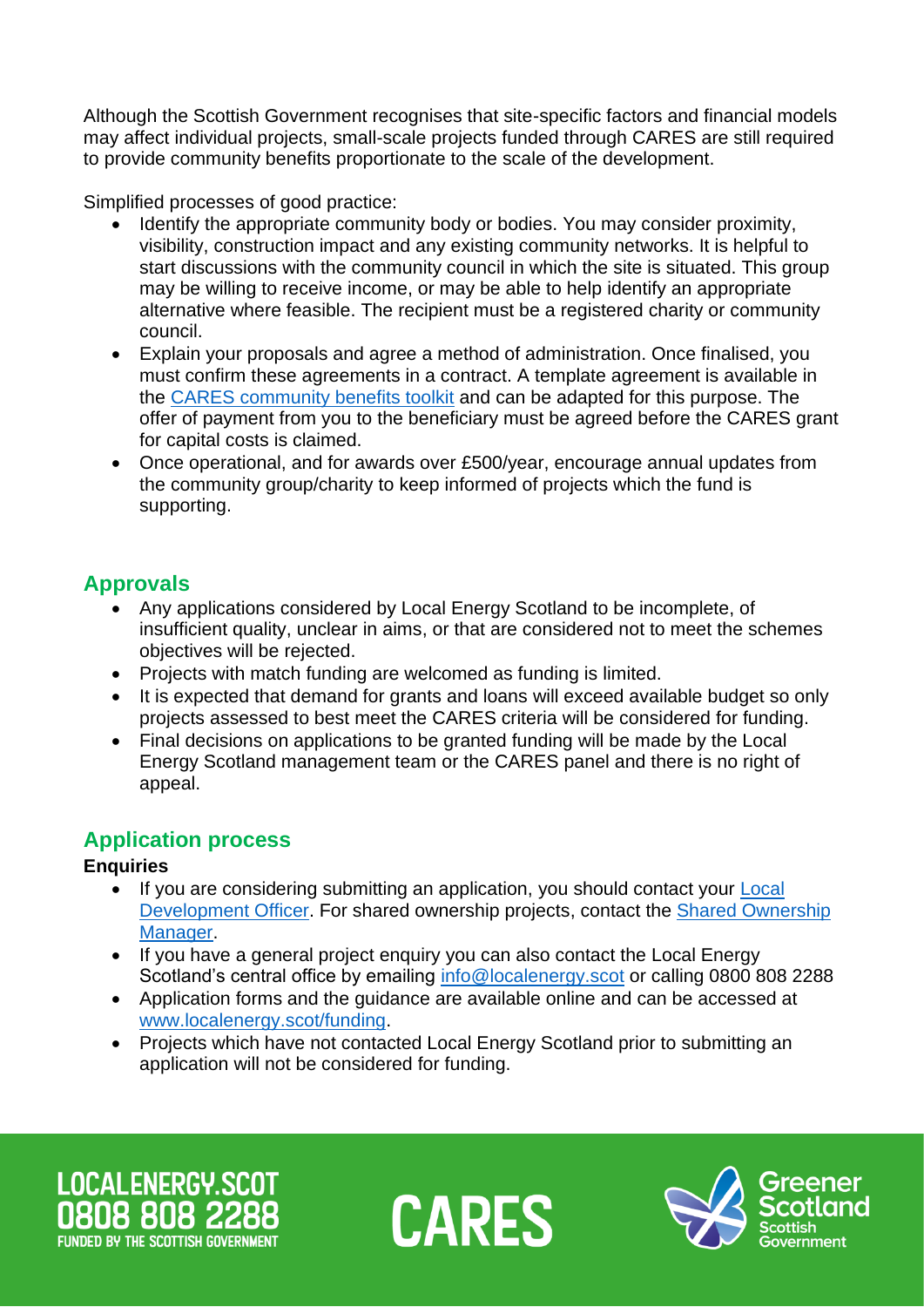#### **Applications**

Application forms should be fully completed and a word version emailed to your Local Development Officer and copied to [info@localenergy.scot.](mailto:info@localenergy.scot)

Following initial review and approval from Local Energy Scotland the signed application form should be sent to: Energy Saving Trust, Local Energy Scotland team, Ocean Point 1, 94 Ocean Drive, Edinburgh EH6 6JH.

### **Annex 1 – Subsidy control**

Please [refer to our website](https://www.localenergy.scot/funding/subsidy-control/) for information on subsidy control.

## **Annex 2 - Procurement Guidance**

Local Energy Scotland, operating under the Scottish Government contract to administer the Community and Renewable Energy Scheme (CARES), requires CARES projects to demonstrate a fair procurement process has been undertaken to ensure value for money from public funding. We recommend that all goods and services are procured through Public Contract Scotland.

As part of the application, projects must demonstrate how they have complied with good procurement practice. Local Energy Scotland has set out below the procurement route to be followed.

#### **Procuring supplies and works**

In most instances Local Energy Scotland recommend the use of Public Contracts Scotland (PCS) to procure the work in a fair and open manner. This could either be through a full procurement or through the Quick Quote facility, depending on contract values. Where services have already been procured through PCS, such as the CARES frameworks (or other current or future options facilitated and approved by Local Energy Scotland) additional use of PCS is not required. The easiest way to work out which procurement route will be required is to use the procurement journey decision matrix as specified on the [Scottish](https://www.procurementjourney.scot/)  [Government](https://www.procurementjourney.scot/) website.

Where supplies and works are being procured with CARES funds, and are being advertised on PCS, the decision matrix should be used to inform the procurement route that is followed. For legal, financial and project management services you can procure through known routes and / or make use of the CARES [framework](http://www.localenergyscotland.org/funding-resources/resources-advice/framework-contractors/) contractors, details of which are on our website along with information on how to use the framework and the mini competition process that can be followed. It is not a requirement to use these frameworks, but we want to highlight that this service is available to CARES applicants.

#### **Procurement process**

Where services have been procured, a clear record of the procurement process must be





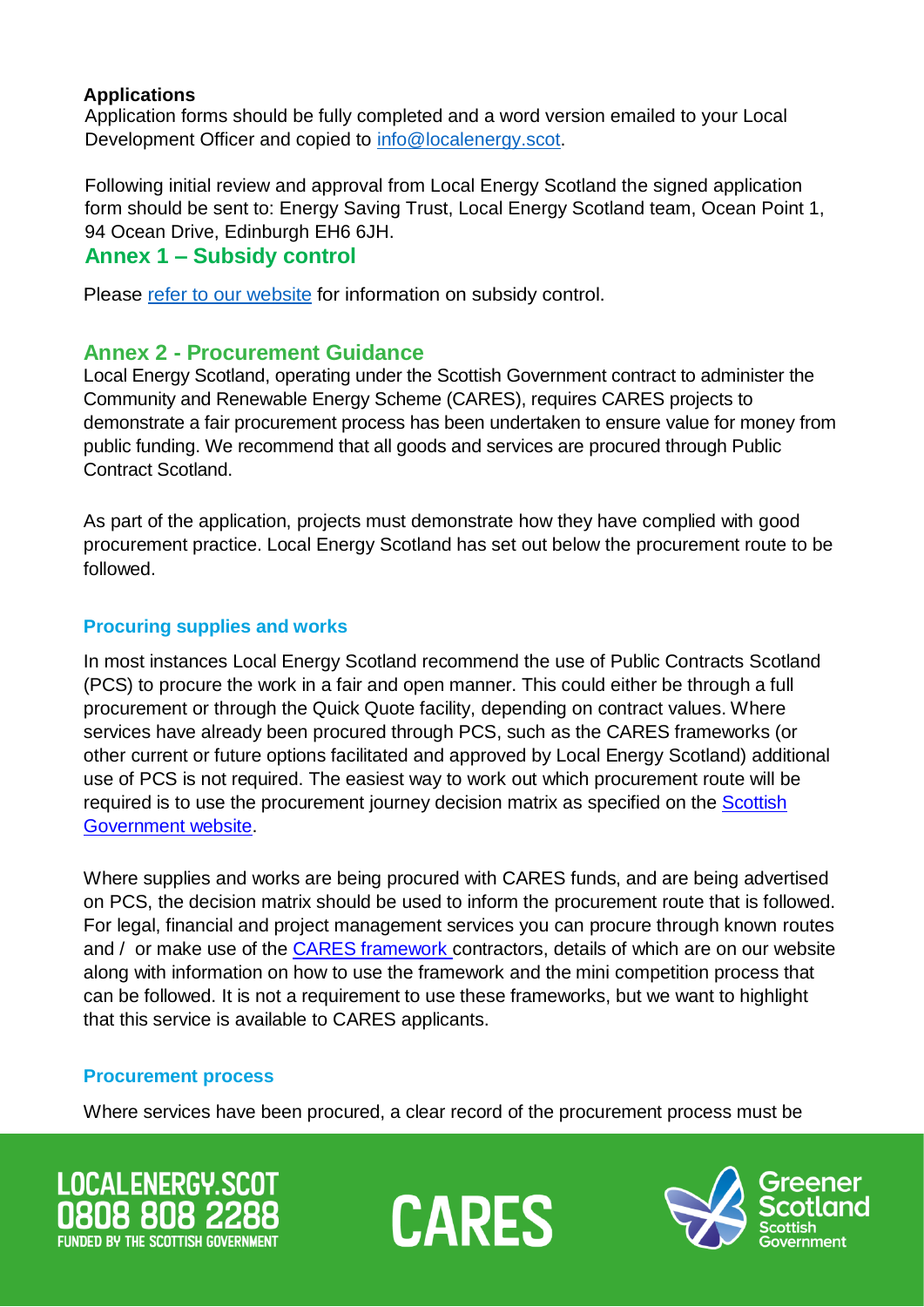included in your application, including the tender package, responses and evaluation method. Clear rational must demonstrate value for money in the preferred selection.

## **Specialist Skills**

In the very rare circumstances where there are skills only available through one provider that cannot be competitively tendered but are essential to the project, these must be identified in advance of application and discussed with Local Energy Scotland. In this instance you should outline:

- how the skilled provider was selected to provide the service
- how costs are benchmarked and how value for money is demonstrated, and also provide
	- o names of staff, position in organisation and day rate charged
	- o example evidence to support claims to accurately record the costs incurred

Note: should Local Energy Scotland or the CARES Panel consider procurement of such services to be possible, this will be conditioned on any approval of funding and may delay project commencement.

#### **Supplies, works and services with a value of less than £5,000**

For supplies, works and services (where services are not provided by a project partner) with a value of less than £5,000 the applicant is required to show that they have attempted to obtain at least three quotes before awarding the contract. Where the total value of all contracts given to that contractor exceeds £5,000 it is expected that procurement is carried out, or value for money demonstrated, as detailed above.

## **Annex 3: Renewable Heat Incentive (RHI)**

OFGEMs general principle is that costs that do not relate to the generating equipment itself, or the direct costs of installing and connecting the generating plant, are potentially compatible with grant support, although currently this will only be confirmed at the point of accreditation. The below table details examples of types of funding that we expect can be awarded under a grant without impacting RHI.

- Educational Facilities
- Ground Investigation Works
- Due Diligence
- Balance of Plant Procurement
- Uncertainty Analysis
- O&M Agreements
- Grid Costs/Upgrades
- Screening Reports
- Infrastructure for Transmitting Heat/Electricity to nearby buildings

**LOCALENERGY.SCOT** FUNDED BY THE SCOTTISH GOVERNME